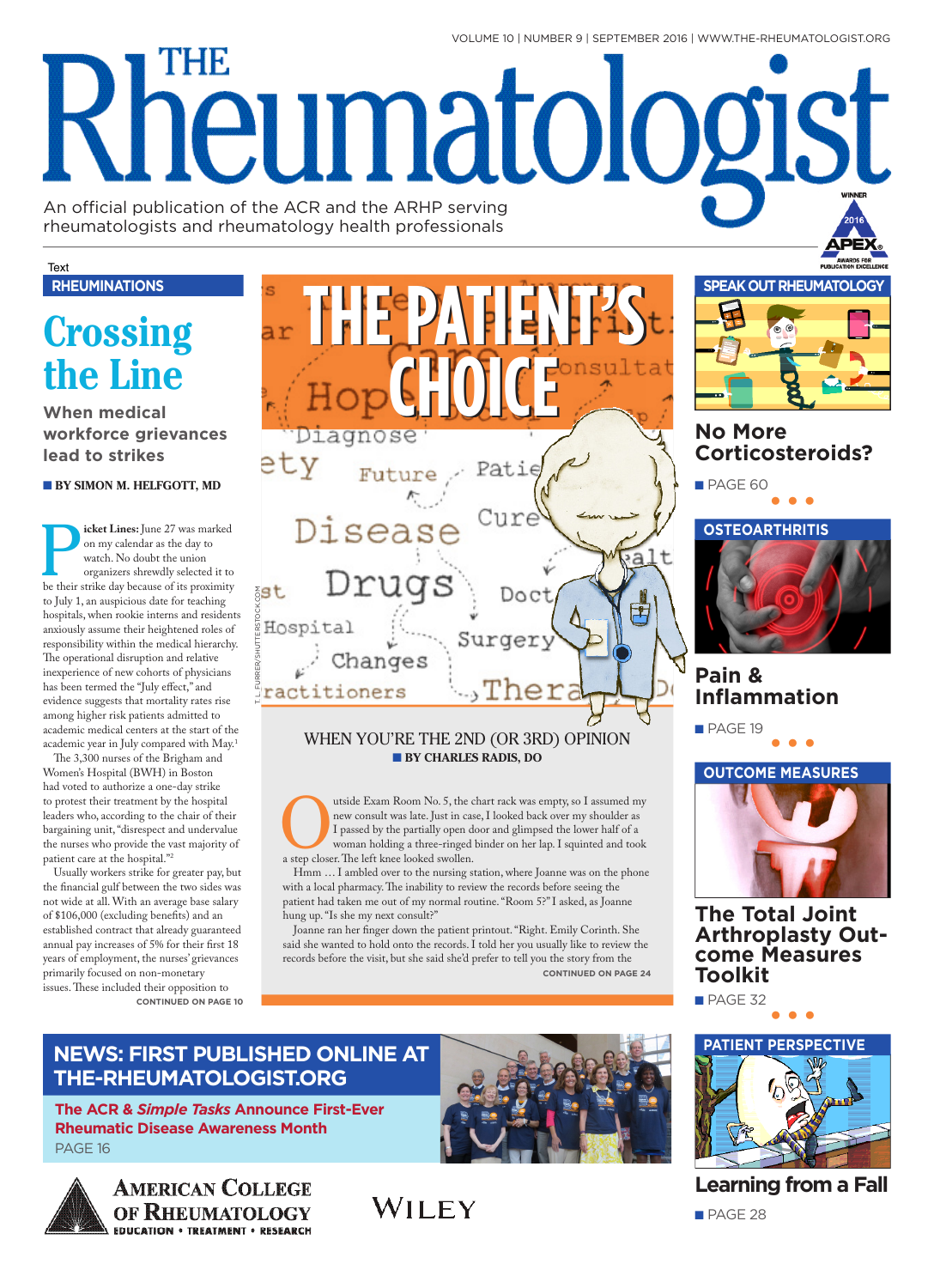#### beginning. Fresh."

"Okay," I said, the infection in my voice indicating otherwise. "That's fine. Nothing else for me to review ahead of time? Did she fill out the office questionnaire?"

"No." Joanne smiled. "Good luck." "Tanks."

I lingered outside the exam room. A binder usually means that multiple consultants have seen the patient. Having it fed to me selectively, page by page, makes it clear that the patient disagrees with some or all of the previous opinions. Lab or radiographic studies may be conficting. Medications have been prescribed, and they've been either inefective or poorly tolerated. I am about to hear a medical journey from a particular viewpoint. Hold it. Take a deep breath. She's a patient with a problem. Focus.

I turned back toward Joanne and whispered, "What did she look like when you roomed her?"

"She was limping," Joanne answered. "Okay. It's her knee. Tat's helpful."

I stepped back toward the door. It's not a good sign when I have to consciously clear my preconceptions before a consultation. I felt at a distinct disadvantage not knowing anything about Ms. Corinth's case and—I'm willing to admit—mildly irritated. Based on my previous experiences, this next hour will not go well for either of us. On the other hand, I reminded myself, hearing the story from the beginning may provide clarity rather than grayness. Don't prejudge. Clear your mind; she has a swollen knee. Let's see if you can help.

#### **The Journey Begins**

"Ms. Corinth," I extended my hand. "Good morning. What can I do for you today?"

"I'm looking for advice." She shifted the left knee and grimaced ever so slightly. "Let me start at the beginning, two years ago, when I contracted Lyme disease …" She opened the binder. The fingers of her hands were slender and delicate, and as she licked her right index fnger to turn the page, I assessed the left knee. The normal anatomy was distorted. Fluid within the joint bulged outward, making it diffcult, if not impossible, for her to fully extend the joint.

"One morning, I was bitten by a tick. I didn't think much of it at the time; my property is infested with ticks, it's overrun with ticks. I'm constantly pulling them off the dogs. But this one was embedded, and it was quite a process to remove it."

The knee held, I estimated, more than a cup of synovial fuid—roughly two full large syringes. Behind her was a cane. I'm not surprised. An efusion that large must make it difficult to walk.

"Well, I went to the doctor," she continued, "and showed her the remains of the tick. We both agreed it was a deer tick, not the larger, innocuous dog tick, and she gave me a single dose of doxycycline in a dose of, let me see here," she fipped to a tab titled, **TREATMENT**, "that would be

## FAST FACTS

#### Lyme Disease

- The infection is caused by the bacteria Borrelia burgdorferi and spread primarily by the *Ixodes dammini* tick.
- The characteristic rash, erythema chronicum migrans, occurs in about 50% of patients between three and 14 days after the initial tick bite and represents the leading edge of the infection.
- The bacteria, in the same spirochete family as syphilis, can be successfully treated with antibiotics.

Aug. 24 slightly more than two years ago. Here it is: 200 mg of doxycycline." "And did that help?" I asked.

"Evidently not." She hiked up her ruffled skirt for me to better view the afected knee. "Can you imagine, a single dose of doxycycline? What was the doctor thinking?"

*My thoughts:* The standard dose for prophylaxis against Lyme disease after pulling off an embedded tick is indeed 200 mg of doxycycline.

I stared at her mid-thigh, trying to be discreet. There was a reddened, slightly scaly, quarter-sized rash on the anterior inner aspect. I leaned forward to get a better look. She tugged the skirt down, covering the rash, so I placed a hand on the knee. "There's a large amount of fluid in this knee. Has it ever been aspirated?" I asked.

"Once. An orthopedic surgeon insisted on giving me a cortisone shot. But we're getting ahead of ourselves." She took of her sunglasses and cleaned them thoroughly before going on.

At a guess, she was 45 or so, red hair, blue eyes. Crow's feet fanned out from the outer margins of her eyes. On the upper right forehead, a patch of discolored, slightly irregular skin looked pre-malignant, probably an actinic keratosis related to sun damage. With her left hand, she reached up and ran her fngers through her hair. There. Another patch of flaky, scaly red skin fashed at the elbow before disappearing beneath a sweater sleeve.

She placed the sunglasses on her head and turned the page. "Okay. So after the tick bite, I didn't notice much. I'd heard about Lyme disease—everyone's heard about Lyme disease—but it wasn't until the next spring—that would be eight months after the embedded tick bite that I became sick. At frst, I thought it was the divorce. I wasn't sleeping well, and I've always been prone to headaches, but every day, my head throbbed. I gained weight. My glands felt swollen. At work, I was so tired I could hardly drag myself back to the office after lunch."

"And the knee swelling?" I asked. When did that first happen?

"Two months later. It blew up out of the blue. I took some sick time of, but that didn't help."

"And is that when you saw the orthopedist?"

"Right. He drew some blood." She opened up the binder and handed me the lab results. I scanned through the normal chemistries and thyroid testing. An

ELISA test, a screening test for Lyme disease, was negative. "He told me the X-ray looked normal. I didn't need a surgery. Then he injected the knee."

"And did that help?" I asked.

"It was great. I went back to work. But in retrospect, that was probably the worst thing he could have done. I'm sure you're aware that injecting a Lyme-infected knee allows the infection free rein. When the swelling relapsed, I felt like someone exploded a bomb inside it. That's when I began to see Dr. F., a Lyme-savvy doctor in Massachusetts."

#### **Doctor No. 2**

"That would be, what, a year ago?" I asked. "Yes. Here's his original consult. I was a train wreck. I took a leave of absence from work. I felt light-headed all the time, woozy, I couldn't concentrate."

I read the consult. Dr. F. noted that although a second Lyme test was negative, Ms. Corinth demonstrated 32 out of 42 symptoms commonly associated with Lyme disease. This tally came from the circled YES/NO answers Ms. Corinth provided on the Lyme Disease Symptom Checklist. Included in the non-specifc symptoms suggesting Lyme disease were: *disturbed sleep, headaches, mood changes and twitching.*

"Dr. F. told me the negative Lyme test represented a false negative, probably related to the inadequate initial treatment of the embedded tick the previous year. He emphasized that Lyme is a clinical diagnosis. Testing is notoriously ify. No, I don't think he used the word *ify*, but you know what I mean, the symptoms, the big picture, that's what he was looking at to make the diagnosis of Lyme disease. He was frustrated that the diagnosis had been delayed for so long, but he was optimistic that a full recovery was possible, even expected. Full recovery could still be achieved, that's what he told me. So for three months, I took doxycycline in combination with the antibiotics, ciprofoxacin and azithromycin."

She turned the page. "After that, well, we tried diferent combinations of oral antibiotics and supplements. The theory, well, you may already know this, but the Lyme spirochete, it's a type of bacteria, evades the immune system. That's when he recommended the intravenous antibiotic—let me make sure I say this right—ceftriaxone."

My head was spinning. An embedded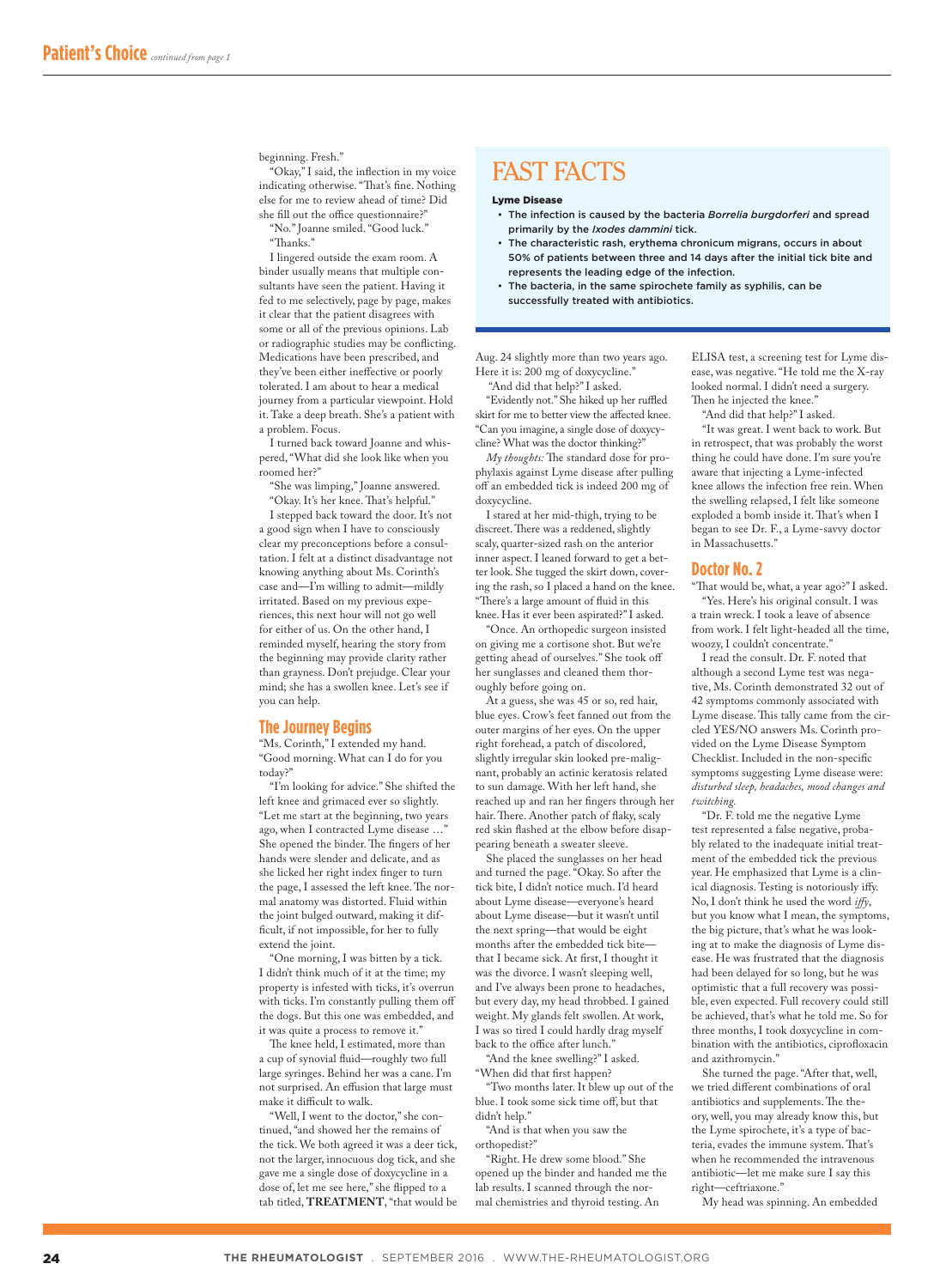tick promptly treated with the appropriate dose of doxycycline, two negative Lyme tests, and a boat-load of antibiotics later, and we're still focused on Lyme disease?

She resumed: "During the frst four months of antibiotic treatment, I thought I was turning the corner, but then almost overnight the swelling in my knee doubled. The tick was fighting back. My shortterm memory was shot. My mood swings were horrifc. And the fatigue—I could barely will myself out of bed each morning. My veins were blown. I was losing the battle. That's when Dr. F. recommended that I have a port placed." She reached up and ran her fnger over the upper right chest where an egg-sized implant was palpable beneath the skin.

Ports are often used in cancer patients when monthly chemotherapy is required, but this was the frst time I'd seen one in a patient with presumed Lyme disease.

"Once the port was in, he doubled the dose of the IV ceftriaxone. It was a lastditch effort, but it wasn't enough. I lost my job and applied for disability—that would be four months ago."

"I'm sorry it came to that," I replied. I scanned the Lyme Disease Symptom Checklist hanging limply from my hand. In a matter of 20 minutes I had acquired more than half of the symptoms. I maintained an even tone. "You've been through a lot." I reached into the cabinet above the sink and unfolded a cloth gown. "Let me step out for a minute while you change. You can keep your underclothes on, but I want to do a complete examination. I'll be back in a few minutes."

#### **About Lyme**

Back in my office, I slumped into my swivel chair and drifted back to a simpler time. Years ago, as a visiting internal medicine resident at Yale New Haven Hospital, I rotated through the department of Clinical Immunology and Rheumatology. Yale, and more specifcally Allen Steere, MD, was considered ground zero in the emerging Lyme epidemic. In 1975, two local women from the nearby town of Lyme, Conn., Polly Murray and

Judith Mensch, contacted the Connecticut State Health Department. Both of their children had been diagnosed with juvenile rheumatoid arthritis (JRA), and they knew of other children and adults in the small community with similar symptoms. Because JRA is an uncommon immune system disease afecting about one in 1,000 children, and the initial reports suggested an unexplained cluster, Dr. Steere at the Yale Department of Rheumatology met with them to investigate further.

Dr. Steere eventually identifed 39 children with the disorder in the community and realized that although their illness superficially resembled juvenile rheumatoid arthritis, there were critical diferences. Many of the families Dr. Steere interviewed remembered their child coming down with a fu-like illness and an unusual expanding rash before experiencing joint swelling. Carefully tracking the onset of symptoms made it clear that most of the children frst became ill during the summer or early fall, suggesting an infection as the trigger rather than an immune system disorder.

Dr. Steere published his fndings in the journal *Arthritis & Rheumatism* in 1977 in an article titled, "An epidemic of oligoarticular arthritis in children and adults in three Connecticut communities."

By the time I arrived at Yale in 1984, this much was known about Lyme disease: The infection is caused by the bacteria *Borrelia burgdorferi* and spread primarily by the *Ixodes dammini* tick. The characteristic rash, erythema chronicum migrans (ECM), occurs in about 50% of patients between three and 14 days after the initial tick bite and represents the leading edge of the infection. The bacteria, in the same spirochete family as syphilis, can be successfully treated with antibiotics. In untreated patients, the infection may disseminate, leading to heart rhythm abnormalities, recurrent joint swelling, and a variety of central nervous system and peripheral nerve disorders.

But beyond these basic shared truths, nearly everything else about Lyme disease has proven contentious. Does a positive

## FAST FACTS

#### Psoriatic Arthritis

- Psoriatic arthritis is a chronic arthritis. In some people, it is mild, with just occasional flare-ups. In other people, it is continuous and can cause joint damage if it is not treated. Early diagnosis is important to avoid damage to joints.
- Psoriatic arthritis can occur in people without skin psoriasis, particularly in those who have relatives with psoriasis.
- Psoriatic arthritis typically affects the large joints, especially those of the lower extremities, distal joints of the fingers and toes, and also can affect the back and sacroiliac joints of the pelvis.
- For most people, appropriate treatments will relieve pain, protect the joints and maintain mobility. Physical activity helps maintain joint movement.
- Psoriatic arthritis is sometimes misdiagnosed as gout, rheumatoid arthritis or osteoarthritis.

Learn more on the ACR's website at **http://www.rheumatology.org/I-Am-A/Patient-Caregiver/Diseases-Conditions/Psoriatic-Arthritis.**

Lyme test correctly identify those with the disease? Is a negative test sufficient to rule out the disease? Do early antibiotics prevent later manifestations of Lyme disease? If so, in 99% of cases? In 50%? How do physicians treat a patient who clearly has Lyme disease, is treated with standard doses of antibiotics, but fails to fully recover?

#### **My Exam**

Returning to Ms. Corinth's room, I decided to examine the afected knee last. Instead, I began with the hands and assessed each individual joint for signs of swelling or limited motion. These were unremarkable. But as I was about to go on, I noticed that even through the thin layer of cream-colored nail-polish, one fngernail was clearly abnormal. I asked her if she'd noticed the tiny pits in the nail before.

"Sure. That's why I usually put an extra coating of polish on that particular fnger, to hide the dimples. I hate it," she said emphatically.

"Any other problems with the nails?" I asked.

"This one." She held up the pinky finger on the other hand. "The edge is separating from the rest of the nail. I showed it to Dr. F. last year, and he said the fngernails are a window to our health. Since then I've been taking supplements." She reached over to her pocketbook and pulled out a sheet of paper cataloguing more than a dozen herbs and vitamins. "Dr. F. said that I'd know when the Lyme infection was on the run when the nails began to heal."

"And are the nails looking any better?" I asked.

"I sometimes think they are," she replied. The heart, lungs, throat, ears were nor-

mal. The thyroid gland was in its usual position, shaped like a miniature bowtie just above the breast bone. There were no enlarged lymph nodes in the neck or under the armpits. The shoulders and elbows were … hmm … the skin over the back of the elbows was raised and slightly reddened. A thick silvery scale adhered to the coin-sized lesion. Psoriasis.

"I have a cream for that," Ms. Corinth said as she pulled the gown down. "It works if I keep applying it every day, but I've run out."

I asked her to lie down and, while palpating the left knee, confrmed that the red patch of skin in the mid-thigh I'd glimpsed earlier in our visit was also psoriasis. Interestingly, the discoloration and separation of the fngernail (i.e., onycholysis) and the small pits are also commonly associated with psoriasis.

I methodically assessed the motion in the knee. One measure of chronicity of fuid within a knee is the development of a joint contracture, the inability of a joint to fully fex or extend. Ms. Corinth's knee lacked the last 10 degrees of normal extension and fexed to only 85 degrees. Patients who cannot normally fex or extend the knee fully often experience instability and frequent falls. Even with successful treatment, it will take months of physical therapy to restore function, that is, if the knee

isn't already cooked. Fluid within a knee this chronically infamed can accelerate damage, destroying normal cartilage in less than a year.

"Dr. F. MRI'd the knee three months ago," she said, reaching down and massaging the soft tissues. "He worried there might be something else inside keeping me from a full recovery, maybe a torn cartilage, but it was normal. Normal except for the Lyme fuid," she added.

On a hunch, I asked her if she'd slip of her shoes and socks. Doctors tend to ignore the feet. We rarely examine them during a physical unless we palpate for pulses or check for refexes. But here was another clue. The third toe on the right foot was reddened and ballooned like a sausage. When I reached down and pressed on the joint, Ms. Corinth finched.

"That's funny that you noticed the toe. I thought I stubbed it last week. Is it the Lyme? I've been off the intravenous ceftriaxone for months. My insurance company is refusing to pay for further treatment, and my fatigue has come roaring back."

Now I get it. The insurance company won't pay for further treatment with IV antibiotics unless a second opinion confrms the original diagnosis and agrees with long-term IV antibiotics. That's why she's here.

Home infusions are expensive, running into thousands of dollars per month. But it's not only the cost of treatment. IV antibiotics are not innocuous. During daily hookups, bacteria may be transferred from the skin surface into the bloodstream through improper sterile technique. A small, but signifcant, percentage of patients on long-term IV antibiotics become septic, require hospitalization, removal of the port and IV antibiotics to treat the new infection. That is, if they don't die from complications of an infected heart valve or kidney failure. *Which happens.*

I reached up and scratched my forehead. "Let's have you get dressed and I'll be back in a few minutes." I pressed on the foot pedal to lower the table.

#### **Persistent Symptoms**

Then I walked slowly back to my office. There, I cracked open a pistachio nut and considered my strategy.

There are nearly endless permutations in Lyme consultations. Some are clear-cut, some are complex and nuanced. Nearly all are highly charged emotional encounters requiring time and patience. For example, there is the low-lying fruit of recent unexplained solitary wrist or knee warmth and swelling in a child or adult. I examine the patient for evidence of alternative explanations for infammatory arthritis and am *relieved* when Lyme testing is positive. This is a good thing, I explain to my patients. Instead of having a chronic, life-long immune system disorder, you have an infection. It is usually cured by a single month of oral doxycycline, and if it persists, either another month of oral *continued on page 26*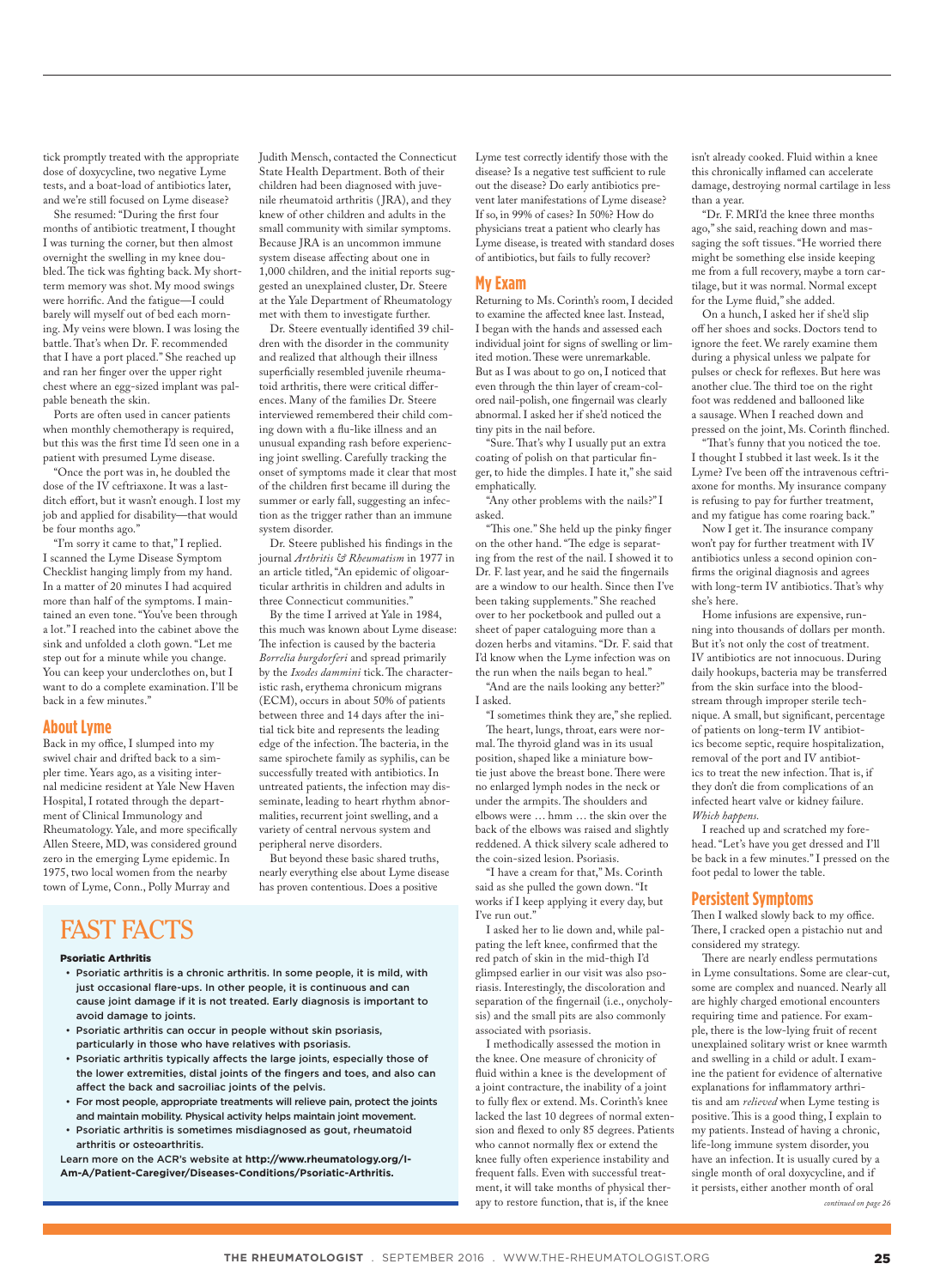**Unlike such diseases as rheumatoid arthritis, which requires lifelong treatment, reactive arthritis associated with Lyme arthritis usually burns out, & medications can eventually be discontinued.**

doxycycline or, in some resistant cases, a course of intravenous ceftriaxone.

There *are* rare cases in which Lyme arthritis seems to be resistant to repeated courses of antibiotics, but here again, research (much of which has come from Dr. Allen Steere's observations—he has published more than 50 papers on the subject) has begun to clarify the basic question: Is this persistent infection or has the Lyme spirochete triggered a form of reactive arthritis? Reactive arthritis is similar to a hit-and-run accident. The patient's own immune system may react with the infection in such a way that it clears the infection but doesn't downregulate. That is, the system remains turned on, and cells that are activated continue to secrete infammatory proteins long after the infection is gone.

In some cases of persistent Lyme arthritis, a similar hyper-immune process may be in play. The spirochete can no longer be cultured from infamed fuid. Antibodies directed against the organism gradually diminish even as infammation persists. And certain genes, particularly those recognized as risk factors for rheumatoid arthritis, are often present in these patients, suggesting that immunologically driven Lyme arthritis shares certain risk factors for rheumatoid arthritis.

How is this variant of Lyme arthritis managed? Not with further antibiotics. Instead, medications such as methotrexate, which down-regulates infammation, are usually successful when antibiotics have clearly failed.

*Te good news:* Unlike such diseases as rheumatoid arthritis, which requires lifelong treatment, reactive arthritis associated with Lyme arthritis usually burns out, and medications can eventually be discontinued.

Where the waters are murkier is the subgroup of patients who present with a typical Lyme disease manifestation—perhaps Bell's palsy, weakness of the muscles on half or both sides of the face; a heart rhythm abnormality; or arthritis—and undergo appropriate antibiotic treatment, but have not fully recovered. The physical manifestations of the disease and laboratory markers of infammation, such as a sedimentation rate or C-reactive protein, normalize, but subjective symptoms, such as muscle or joint aches, fatigue, headaches and decreased endurance, persist. Patients may have difficulty with concentration or experience tingly sensations in the extremities. These *post-Lyme* symptoms are extraordinarily frustrating to both the patient and treating physician, and management is difficult. Because it is nearly impossible to prove that low-level infection is not completely cleared, repeated courses of antibiotics are often administered.

There is some guidance from five published trials in this sub-group.1-5 Patients with persistent symptoms in the trials were assigned to receive IV ceftriaxone followed by an additional course of oral doxycycline or placebo. The duration of IV ceftriaxone and oral antibiotics varied between the trials. In one of the studies,

the IV ceftriaxone group experienced a small, but statistically signifcant, improvement in disabling fatigue, but this did not translate into measurable improvement in cognitive function. The other trials did not demonstrate any diference between the placebo and antibiotic groups.

The importance of including a placebo group in these antibiotic trials is critical in ferreting out whether long-term antibiotics improve outcomes in Lyme disease. The placebo group, along with the active antibiotic group, improved as much as 40% from baseline in the antibiotic trials.

#### **Back to the Case**

But Ms. Corinth's case is not within the spectrum of Lyme disease. Her diagnosis was based solely on a questionnaire. Her Lyme tests were never positive, and her subjective symptoms, although often seen in Lyme, overlap with symptoms of stress, anxiety, depression and a host of other painful medical conditions. The key to her diagnosis is the swollen knee. In my mind, if this can be diagnosed and treated, the other symptoms may slowly dissipate. After all, the bottom line is that she has gone from working full time to being disabled, from healthy to chronically ill.

So it was with some sense of optimism that I returned to the room and stated my case. "I have some good news for you, Ms. Corinth. I'm confdent that I can treat your knee and get you back on track. I can't comment on what happened to you two years ago. I don't know if you had Lyme disease then, but I'm quite sure you don't have Lyme disease now. What I think you …"

For a moment, stunned silence. Then her face collapsed, and she buried her head in her hands, sobbing uncontrollably. "You don't believe me either. I knew it. My sister said I should come see you, but you don't believe me. You don't believe me."

I handed her a tissue, and she dabbed her eyes. Could I have phrased my thoughts diferently? "Please. Wait. Let me explain. I believe I can help you," I continued, as she gathered her notebook and purse to leave. "Do you need a minute? I can wait."

I cracked my neck to the right. My throat was dry. An involuntary, barely visible tremor in my right index fnger drew my attention. Hello old friend. To occupy the index fnger, I surreptitiously palpated my pulse on the other hand. That's strange. I'm sweating like a pig and about to ignite from stress and my pulse is a rock-steady 60 per minute. Go figure. The human body is a strange admixture of mind–body interactions. Some make sense; some don't.

She stood and dropped her glasses, bent and an envelope fluttered to the floor. Collapsing back in her seat, she held the notebook against her chest as if I might pry her story away. Week by week, month by month, she has battled progressive pain and fatigue, learned all she could about the mystery and complexities of living with chronic Lyme disease, and I'm telling her the doctor she's placed complete trust in has it all wrong.

#### **Psoriatic Arthritis**

"The good news is that you have psoriatic arthritis. The scaly patches on your elbow and thigh are psoriasis. The pits on the fingernail and the lifting up of the edge of the nail represent psoriatic nail involvement. The swollen knee: psoriatic arthritis."

Ms. Corinth readjusted her glasses and considered my opinion. She carefully placed the notebook on the table and smoothed the edge of her skirt. "Then why do I feel better when I'm on IV antibiotics? Is that a treatment for psoriatic arthritis?" she asked fnally.

"There are many reasons why people feel better with a treatment they believe in. In fact, in several scientifc trials in chronic Lyme disease, when IV ceftriaxone was compared with an IV saline placebo, both groups improved. The problem is, the placebo group improved as much as the antibiotic group. But remember, I'm saying symptoms. Your knee swelling, that's not a symptom like fatigue or difficulty with concentration, it's a sign, a measurable objective fnding. I don't see where that has improved with long-term treatment with antibiotics. Has it?"

She glumly looked at her knee. "I'm not sure. Sometimes I think it's getting better."

"Right. Only it's not. Look at how much you've declined during the past two years. A year ago, you didn't need a cane to walk. A year ago, you were working. If you allow me to treat you for psoriatic arthritis, we can both see if the swelling responds to changes in medical management. I can re-aspirate it periodically and assess if the number of infammatory cells in the fuid is diminishing."

She rubbed her knee and fexed it slowly back and forth. "What kind of medication would you suggest?"

"Okay. So this is what I think we should do. I want to begin a weekly medication called methotrexate. It's an older drug; it's been around more than 40 years, so we know a lot about how it works, the risks, the benefts. It's usually very efective for psoriatic arthritis and ..." As I talked, I noticed she was typing in information on her iPhone. "Although we need to monitor it for side efects with blood counts and liver testing, the knee swelling should respond ..."

"It says here," Mrs. Orthodoxy interrupted me, "It says here, that methotrexate is a drug that is used in chemotherapy. It's an immunosuppressant, a cancer drug."

"That's true." The tremor in my finger was back. I swallowed and fought back the urge to escalate the conversation. But from the tone in her voice, I can tell we're done. She has no faith in my assessment or recommendations.

I could emphasize that the dose of methotrexate we use in infammatory arthritis is about 2% the dose that is used in chemotherapy. I could say that in low doses, it is not an immunosuppressant but rather an anti-infammatory medication. I could say that in the practice of rheumatology, methotrexate is a bedrock of treatment, the benefts far outweighing the risks. Some of our patients have been safely on methotrexate